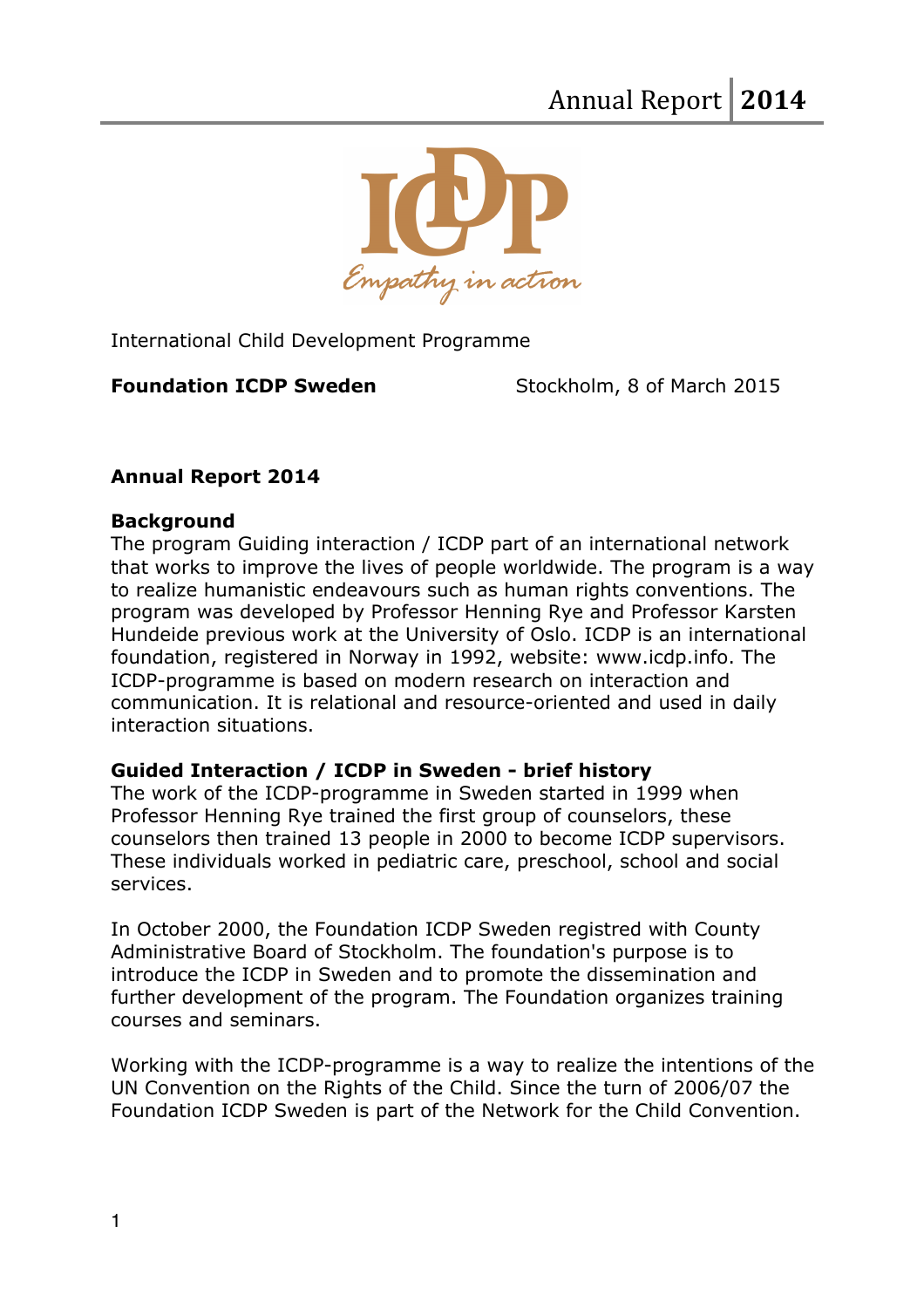# Annual Report **2014**



#### **Board of Directors 2014**

Paul Bergman, psychologist, psychotherapist, member Caroline Wendel, social worker, treasurer of the foundation, Grete Flakk at Barne, youth og family Directorate, Oslo, senior advisor Åsa Lindström, special education, secretary of the Foundation Annelie Waldau, certified psychologist and certified psychotherapist, president of the Foundation

Peter Westmark, lecturer firewood University College North Jutland. Karin Edenhammar, psychologist, senior advisor

Board Foundation ICDP Sweden has had six formal meetings during the fiscal year 2014. 4/3, 20/3, 4/6, 5/9, 26/11, 11/12 Board of ICDP AB has had six minuted meetings during fiscal year 2014, same dates as above.

Foundation Board ICDP Sweden has had a strategy meeting where longterm goals and strategies were discussed. Date 5/9 2014.

## **Training and organizational development**

#### **Level 1 and 2 counsellor educations in Sweden**

Courses in the program Guided Interaction/ICDP has taken place in different parts of the country. Numbers will be registered by year-end.

**Level one:** The foundation ICDP Sweden has no records on individuals trained at level one. Tutors has during 2013 trained approximately 1072 individuals. The likely total figure is expected to exceed **11 000.**

**Level two:** There are **2 000** individuals holding a diploma as counselors in the foundations registry. This means that **300** new counselors have been trained during the year.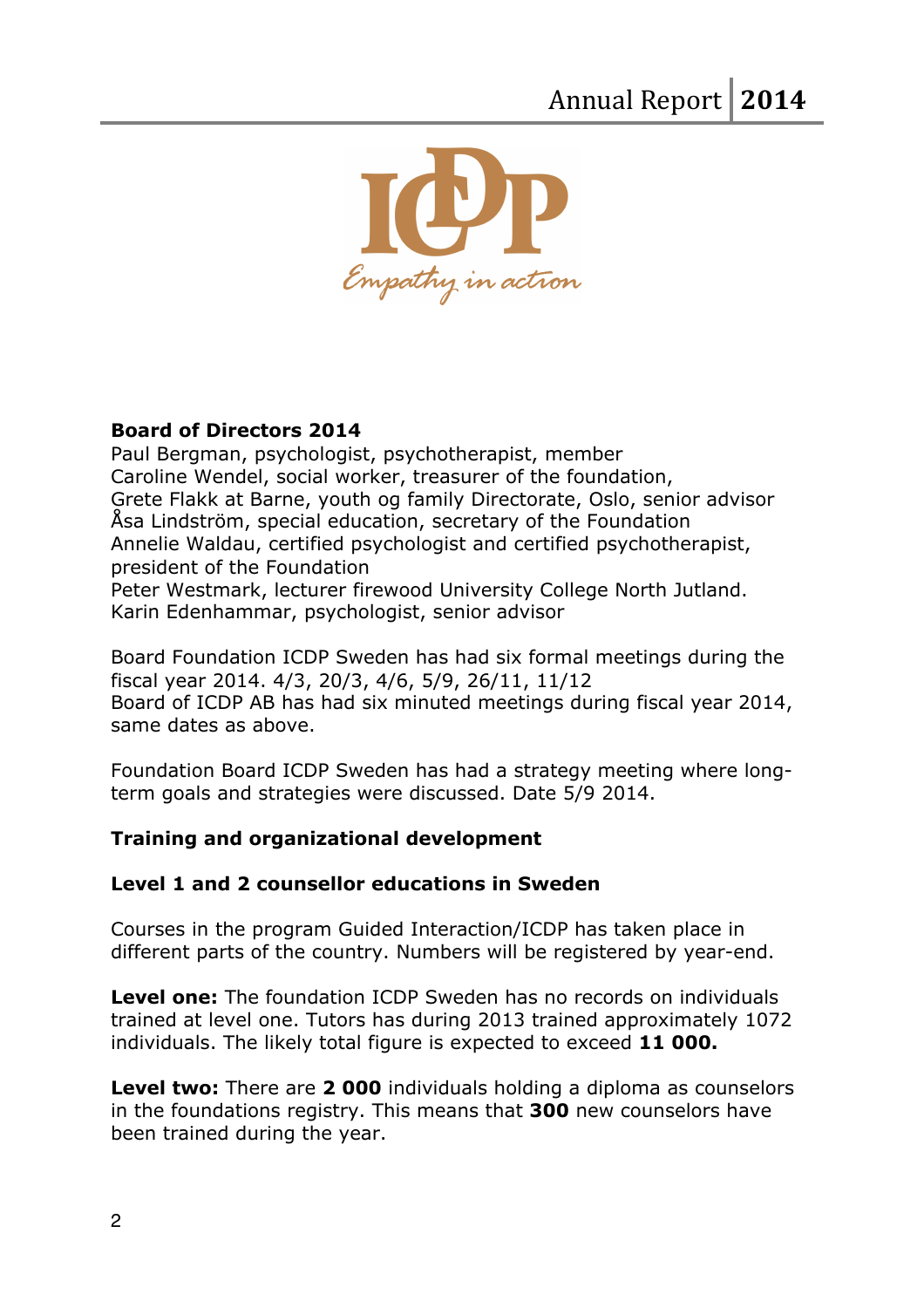

**Level three: 195** indiviudals are trained as supervisors/tutors within the program and are under contract with the foundation regarding the use and design of the program. **21** new supervisors has received diplomas in 2014.

Work within the program Guided Interaction/ICDP is on-going in various services, including child health, pre-school, school, social services and elderly care.

Many different professions are represented in the training programs that have taken place during the year; principals in preschools/schools, preschool teachers, nannies, special education teachers, counsellors, psychologists, physicians, nurses, youth workers, career counsellors, school counsellors, school nurses, social workers, family therapists, therapy assistants, social workers, midwives, elderly care personnel and youth counsellors, as well as many more.

Many other activities besides the training programs have taken place across the country during 2014; Inspirational lectures / seminars Information meetings for politicians, policy makers and management teams Introductory lectures for various professions Lectures at universities, colleges, specialist courses and conferences Network meetings for ICDP counsellors Orientation of working groups in schools Parental guidance Guidance of educators in preschool Coaching and mentoring of working groups and individuals in the program's approach

#### **Central training**

Two central courses at level one has been held in Stockholm, at Ersta conference, during the fall- and spring semesters. There were approximately 20 participants per sessions. These were followed by twostep II courses.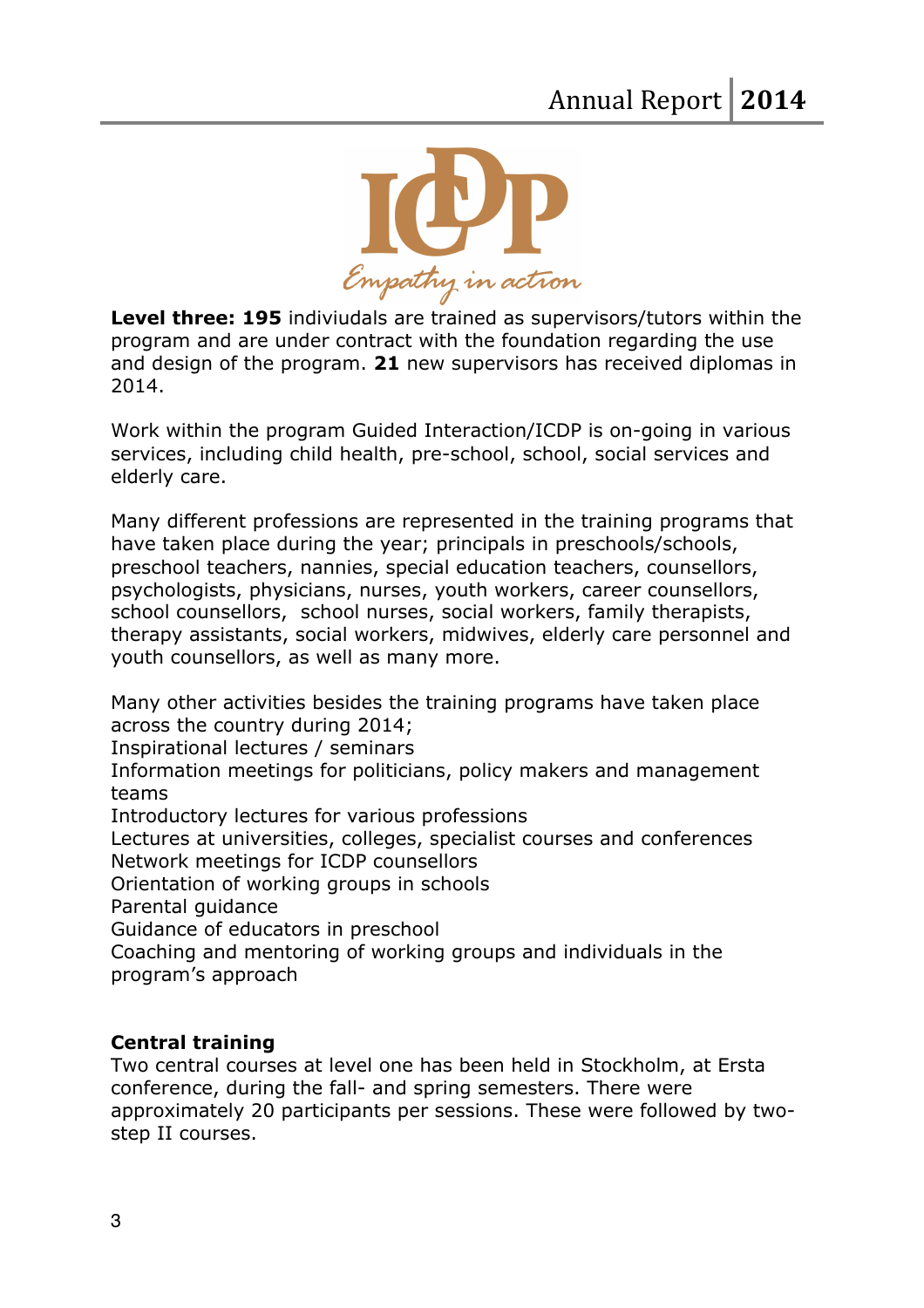

A new level 3 training started 9-10th October 2014 at Stora Brännbo, Sigtuna (completed spring 2017). Number of participants is 17.

#### **Commissioned training programs**

A number of commissioned programs have been conducted throghout the year with trainers from ICDP and representatives from the Board of ICDP. Altogether, 65 individuals have attended level 1, 2 and 3 courses held by representatives for ICDP Sweden.

The places for trainings are: Göteborg, Sunne, Hagfors and Sigtuna.

#### **Competence development for counsellors and supervisors during 2014**

An autumn networking meeting was held on 4/9 at Ersta conference, Stockholm. Guest speaker was Susan Hart, author and neuropsychologist psychotherapist from Denmark, Copenhagen. She has since the mid-1990s developed neuroaffective Developmental Psychology as a "map" or navigation tool for understanding human personality development.

The lecture had focus on the child's early life experiences and the influence on the organization of nervous system. The latest brain research shows that the child's functioning in mental terms is established at the close interaction between the nervous system congenital conditions and the environment the child is staying in. That the child is part of an interaction with loving care providers during childhood is essential for nervous system gets a good development. The ICDP-programme helps us to put this knowledge into practice.

#### **Nordic Board Network Meeting 2014**

Network meeting took place in Åbo on the 20nd of March 2014. There were 18 persons from Finland, Denmark, Norway and Sweden The goal of the meeting was to discuss ways of strengthen the Nordic cooperation in different aspects. The meeting decided to start to groups, one research group and one guidance group.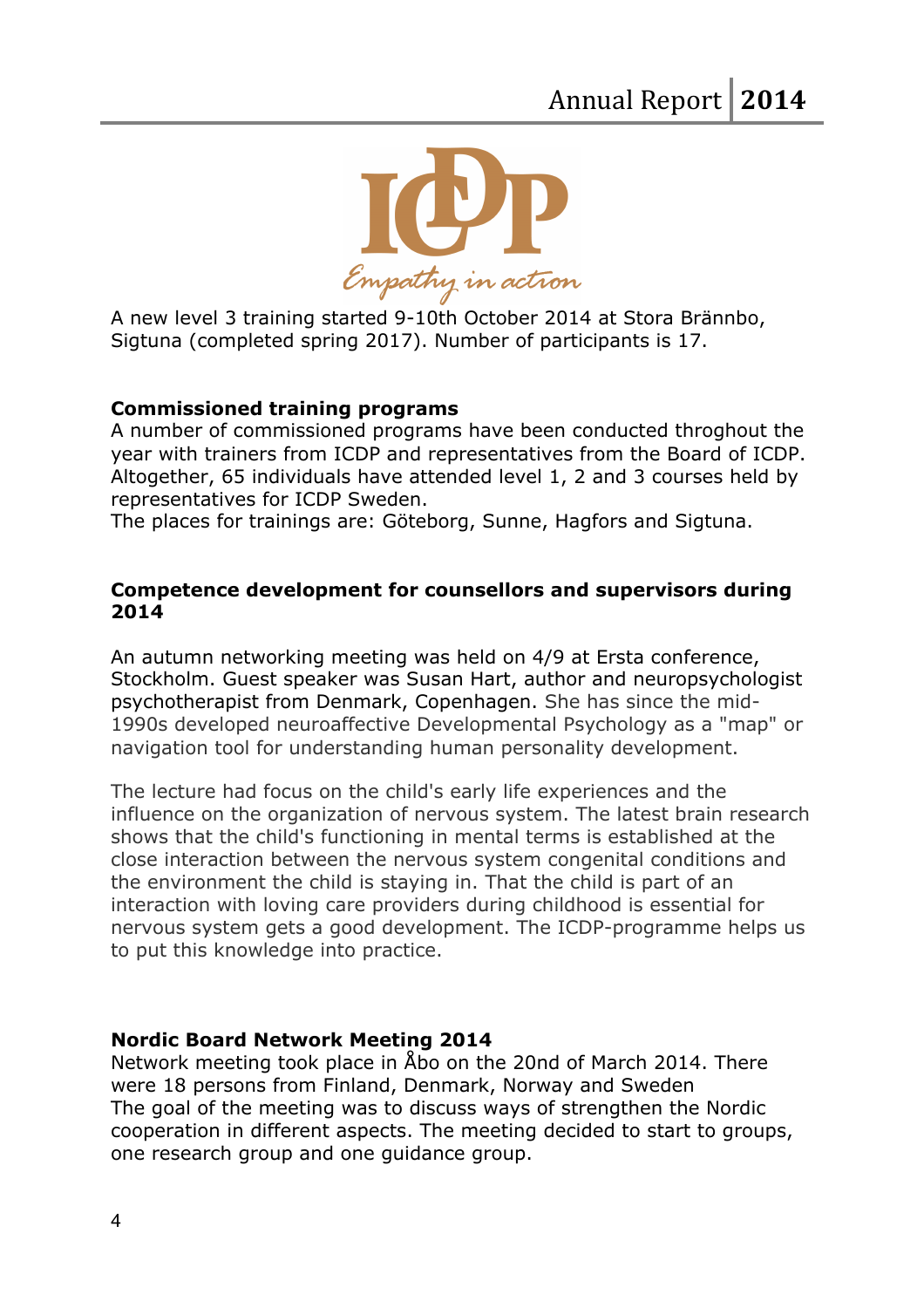

#### **New material**

A new Book on the ICDP-programme, practical experience from 15 years implementation in Sweden and the theoretical background is in production. The book is planned to be released in fall 2015. The production name is "Dialog and Democracy".

A booklet, by Peter Westmark, on the narratives on "golden moment" has been released in fall 2014.

#### **Updates on the webpage and change of web firm**

The webpage has been polished and the networking page Community will still gain several new functions.

#### **Web-evaluation**

The first interim regarding evaluation of guidance group has now finished. There were 200 attendees, including parents, educators, and families. Some tendencies are visible. A new design for further evaluation will be developed in cooperation Linköpings University.

The Board of Directors Meeting has not yet approved the annual report. The Swedish meeting will held on 12 of juni 2015.

#### **Chairman ICDP Sweden**

**Annelie Waldau Bergman Stockholm 8thmars 2015.**